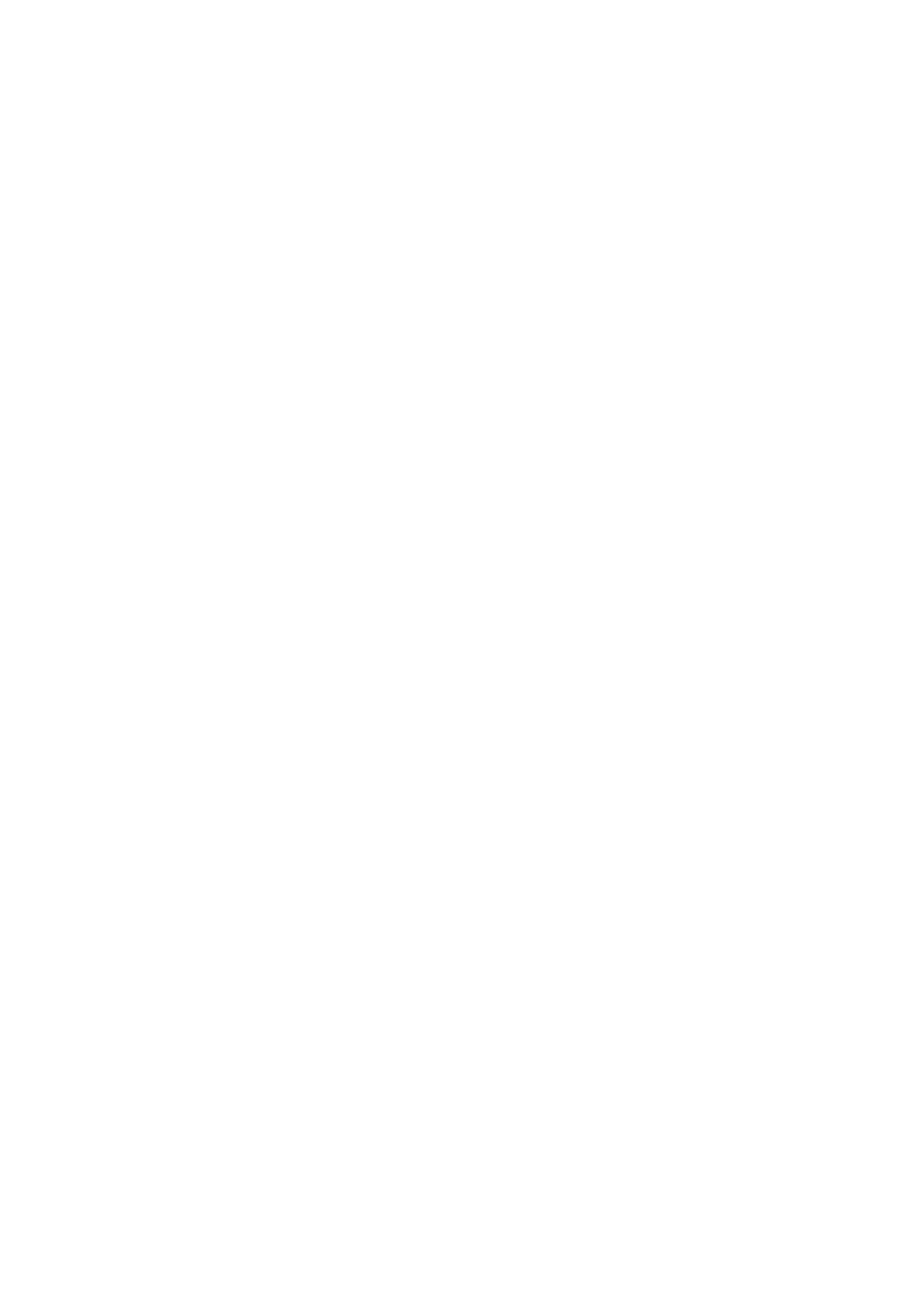# **CONTENTS**

| 1                       |
|-------------------------|
| $\overline{2}$          |
| $\overline{\mathbf{4}}$ |
| 4                       |
| 5                       |
| 5                       |
| $\overline{7}$          |
| $\overline{7}$          |
| 8                       |
| 10                      |
| 12                      |
|                         |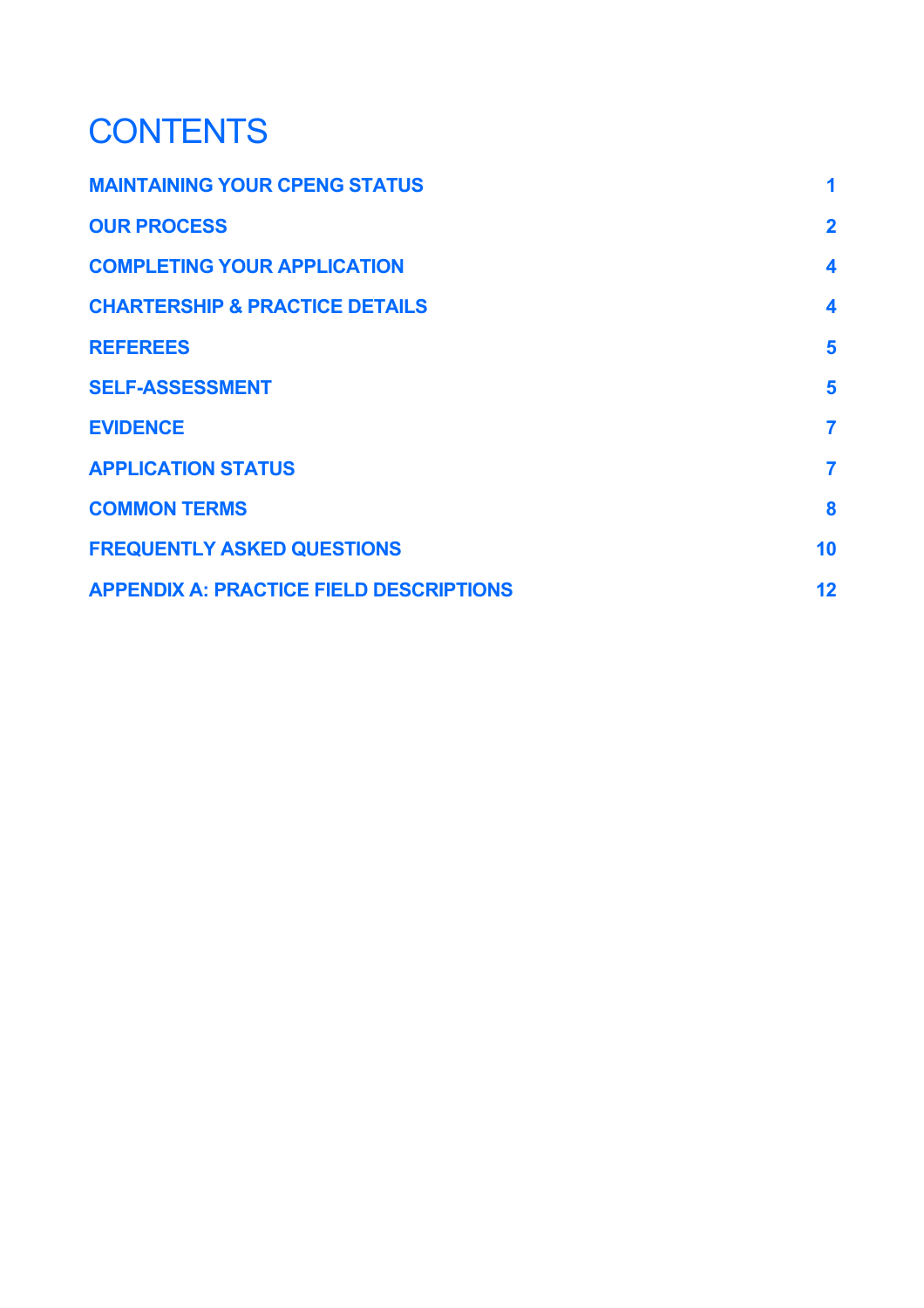# MAINTAINING YOUR CPENG STATUS

To maintain your Chartered Professional Engineer status, you need to demonstrate current competence within your area of practice. This CPEng reassessment happens at least once every six years.

The information you need to supply will be assessed against specific work and learning outcomes for competence-based assessments.

Assessors will be looking for:

- The technological, regulatory and good practice changes within your practice area since your last assessment or over the last six years, and what actions you've taken to stay up to date with these changes.
- How your work records show the complexity and application of this new knowledge to your engineering work.
- A copy of your current CV.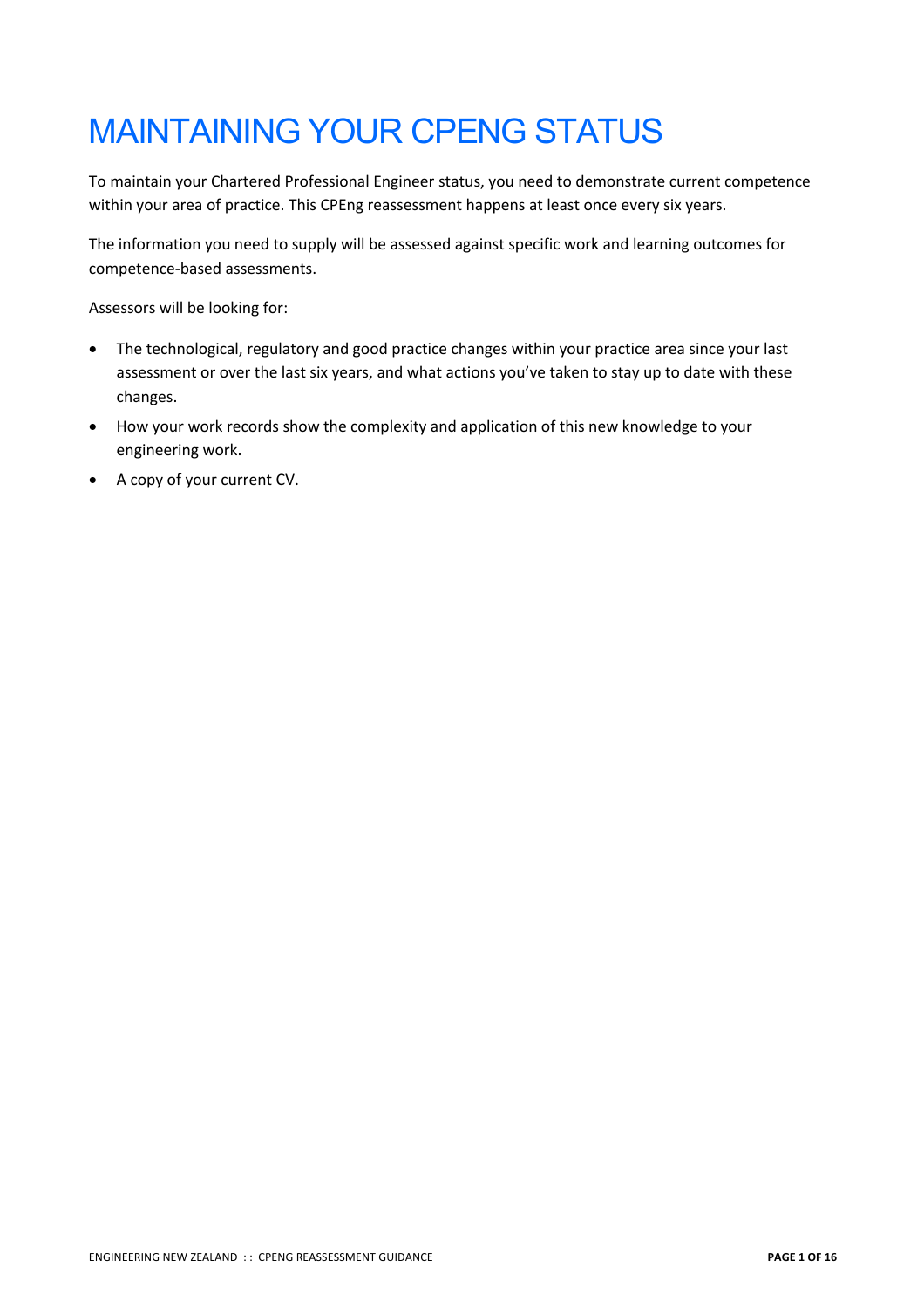# OUR PROCESS



# **STAGE 1: PREPARATION**

Chartered Professional Engineers need to be reassessed at least once every 6 years – this is different to Chartered Membership where reassessment is not required. The easiest way to keep track of your development is to record your work and CPD in our member area online. When you're ready, complete every section of the required assessment online and make sure that your referees have completed their referee statements.

# **STAGE 2: VALIDATION**

When your application is complete, submit it to our team for validation. One of our Competence Assessment Advisors will look after your application from start to finish. Your advisor will check the information you've provided and will aim to give you feedback within 10 working days. They'll let you know if you need to make any changes before submitting your application.

If you do need to make changes, try to get them done as soon as possible and then resubmit for validation.

# **STAGE 3: EVALUATION**

Once your application is finalised, an assessment panel will be assigned to you. This is usually made up of a Lead Assessor and a Practice Area Assessor who has knowledge in an area of engineering relevant to your practice area.

They'll review your application over 8–10 weeks and as part of this may video chat or call you to discuss it as well.

The panel will use the evidence you submit and the information from your meeting with them to evaluate your application. They might also ask you to supply further evidence to support your application.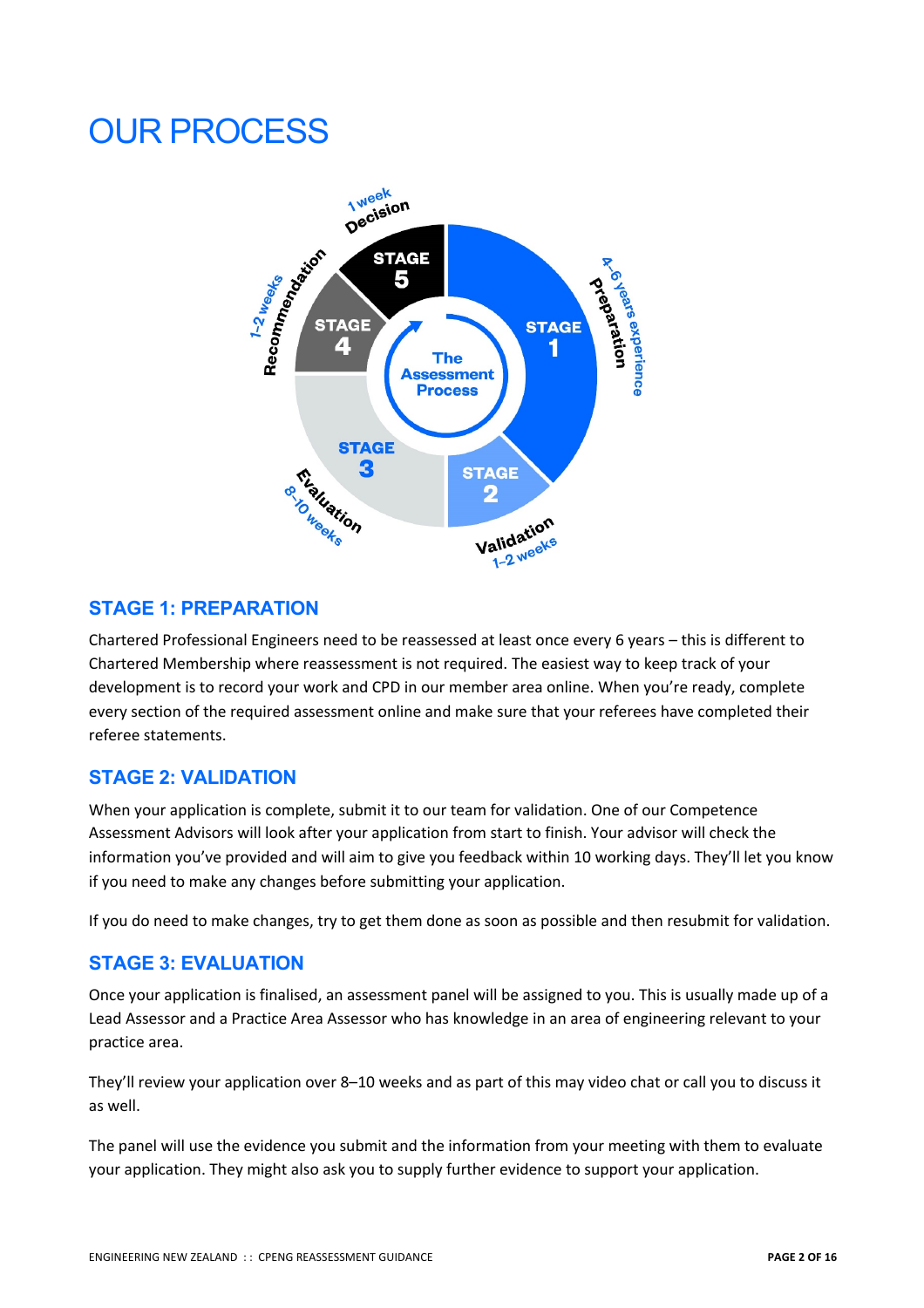# **STAGE 4: RECOMMENDATION**

Once they've got all the information they need, the panel will make a recommendation to the Competency Assessment Board (CAB) about whether to approve your application. Your Lead Assessor will let you know their recommendation.

The CAB will consider the panel's recommendation and make a decision on your application at their monthly meeting. Occasionally the CAB asks for additional information. Your advisor will let you know if that happens.

#### **STAGE 5: DECISION**

Your advisor will let you know the outcome of your application. If your registration is maintained, your name will continue to appear on our 'find an engineer' search online which is available publicly.

If your application is unsuccessful or the CAB made an alternative decision, you can respond. Your advisor will talk you through your options.

# **BEFORE YOU START**

- Make sure your work and CPD records are up to date.
- Get familiar with the assessment criteria.
- Talk to people who have been through the process before.

**Top tip:** write in the first person, e.g. 'I' or 'me'.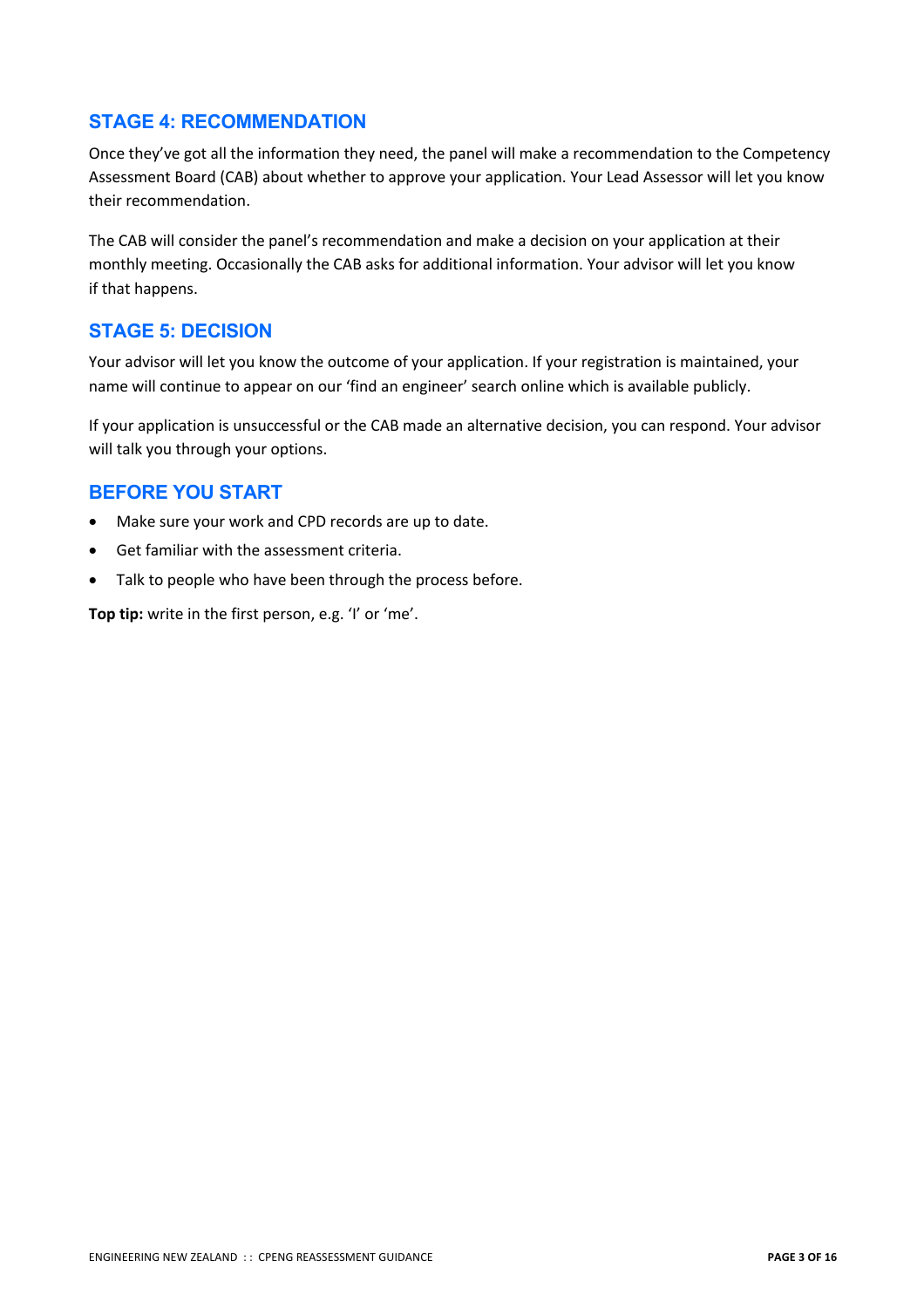# COMPLETING YOUR APPLICATION

# CHARTERSHIP & PRACTICE DETAILS

In this section you'll choose the membership and registrations you want to be assessed for, describe your practice area and select your practice field.

# **MEMBERSHIP AND REGISTRATIONS**

Based on the type of assessment and your engineering class, you'll be shown the membership and registrations you can apply for. Select Chartered Professional Engineer and an Design Verifier roles that you need for your work.

# **PRACTICE AREA**

This is the area that we'll assess your competence for. A short description helps us assign the right assessment panel to your application.

Practice area is not a full scope of your engineering practice or competence. You can practice in other areas or fields of engineering if you are undertaking work that you can complete successfully within your competence, as governed through self-regulation and your annual commitment to the Code of Ethical Conduct.

Describe the area you have engineering knowledge and skills in. Focus on your core current practice area. Keep it within 15 words. Avoid using personal pronouns such as 'I' or 'me', job titles or project names, company names, and any engineering activities that are not evidenced within your assessment.

Use the format: [Nature or actions] of/for/in [engineering knowledge or skills]. A few successful examples are:

- Design and construction monitoring of water and wastewater systems. OR
- Design of machines, load carrying and lifting equipment. OR
- Process engineering, operation and training for wastewater treatment plants.

# **PRACTICE FIELD**

Selecting your practice field will also help us assign the right assessment panel to your application. Choose the one that best aligns with your practice area. You may choose an additional field if your practice is across more than one.

*See appendix A for practice field descriptions*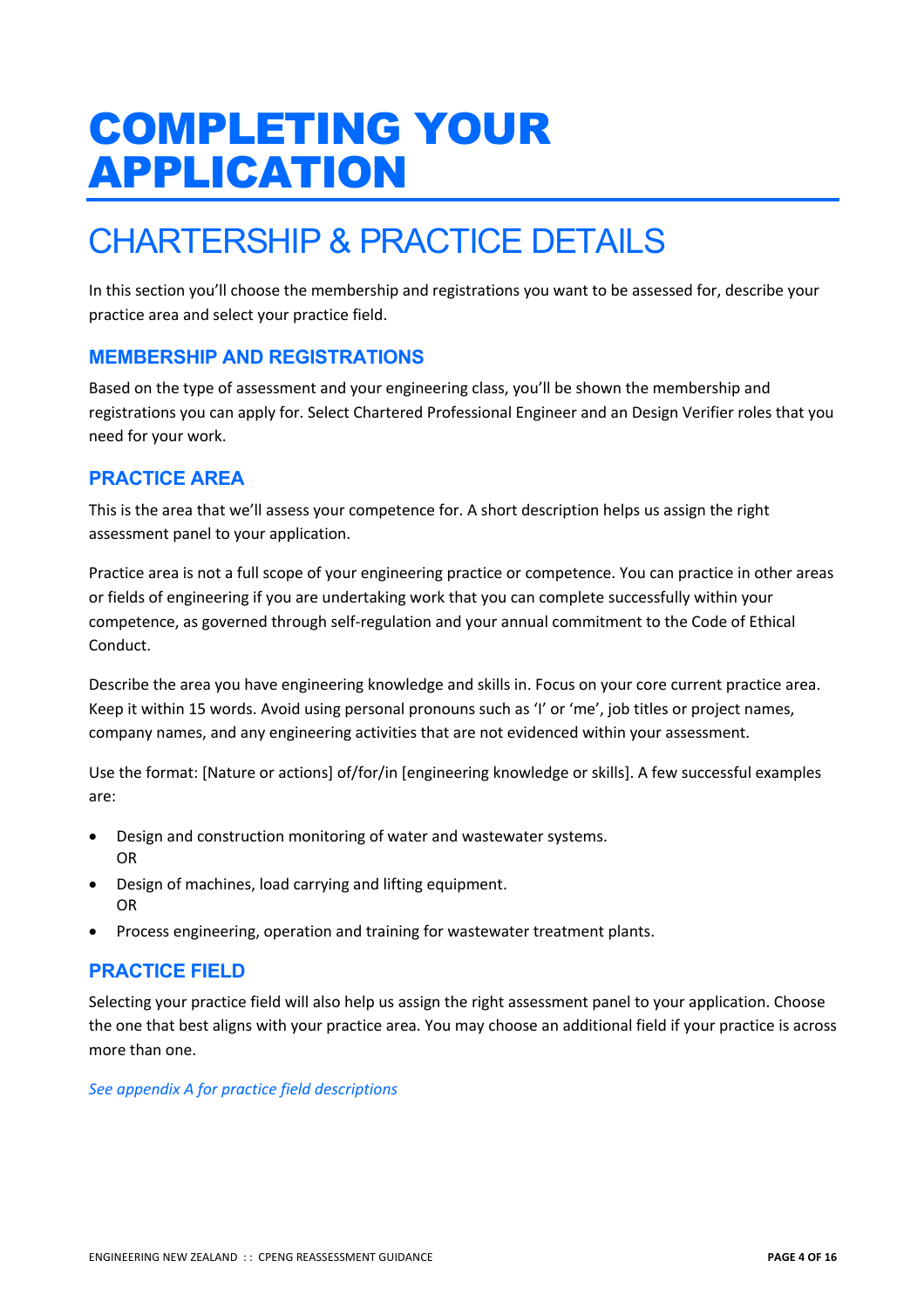# REFEREES

You need two referees to provide a recommendation on your application. They need to be current Chartered Members or Fellows or Engineering New Zealand (CMEngNZ or FEngNZ), Chartered Professional Engineers (CPEng), or equivalent.

If a referee declines your request, you'll need to provide another person.

Referees that accept your request will be asked:

- their relationship to you
- what they consider to be some of your strengths and weaknesses as an engineer
- if there is anything about your practice as an engineer that would raise concern.

Both referees need to complete the request before you can submit your application.

# SELF-ASSESSMENT

The self-assessment is where you write how you meet the competency standard. For a CPEng reassessment there is just one competency group – changes in your practice area. Your answer should be around 500 words and should not reference specific work examples – you'll do that in the evidence section.

# **HOW WE DEFINE COMPLEXITY**

You'll need to show you can carry out engineering work at a particular level of complexity.

| <b>Problem</b>                      |                                                                                                                                                                                        | <b>Activity</b>                                                      |                                                                               |  |
|-------------------------------------|----------------------------------------------------------------------------------------------------------------------------------------------------------------------------------------|----------------------------------------------------------------------|-------------------------------------------------------------------------------|--|
| <b>Chartered Member and CPEng1</b>  |                                                                                                                                                                                        |                                                                      |                                                                               |  |
| <b>Complex engineering problems</b> |                                                                                                                                                                                        | <b>Complex engineering activities</b>                                |                                                                               |  |
| ٠                                   | Problems that include some or all of the following:<br>Wide-ranging or conflicting technical,<br>engineering, and other related issues<br>No obvious solution, which means an original | Activities or projects that include some or all of the<br>following: |                                                                               |  |
| ٠                                   |                                                                                                                                                                                        | ٠                                                                    | Diverse resources, eg people, money, equipment,<br>materials and technologies |  |
|                                     | method of analysis is needed.                                                                                                                                                          | $\bullet$                                                            | Resolving critical problems that occur when a                                 |  |
|                                     | Can't be resolved without in-depth engineering<br>knowledge                                                                                                                            |                                                                      | variety of technical, engineering and other<br>related issues interact        |  |
|                                     | Issues not often experienced                                                                                                                                                           | ٠                                                                    | New materials, techniques or processes, or the                                |  |
|                                     | Aren't covered by the standards and codes of<br>practice for professional engineering                                                                                                  | innovative use of existing materials, techniques,<br>or processes    |                                                                               |  |

 $1$  The wording of these definitions has been slightly simplified from the original Definitions for purpose of minimum standard for registration in the Chartered Professional Engineers of New Zealand Rules (No 2) 2002. **Read them in their original form**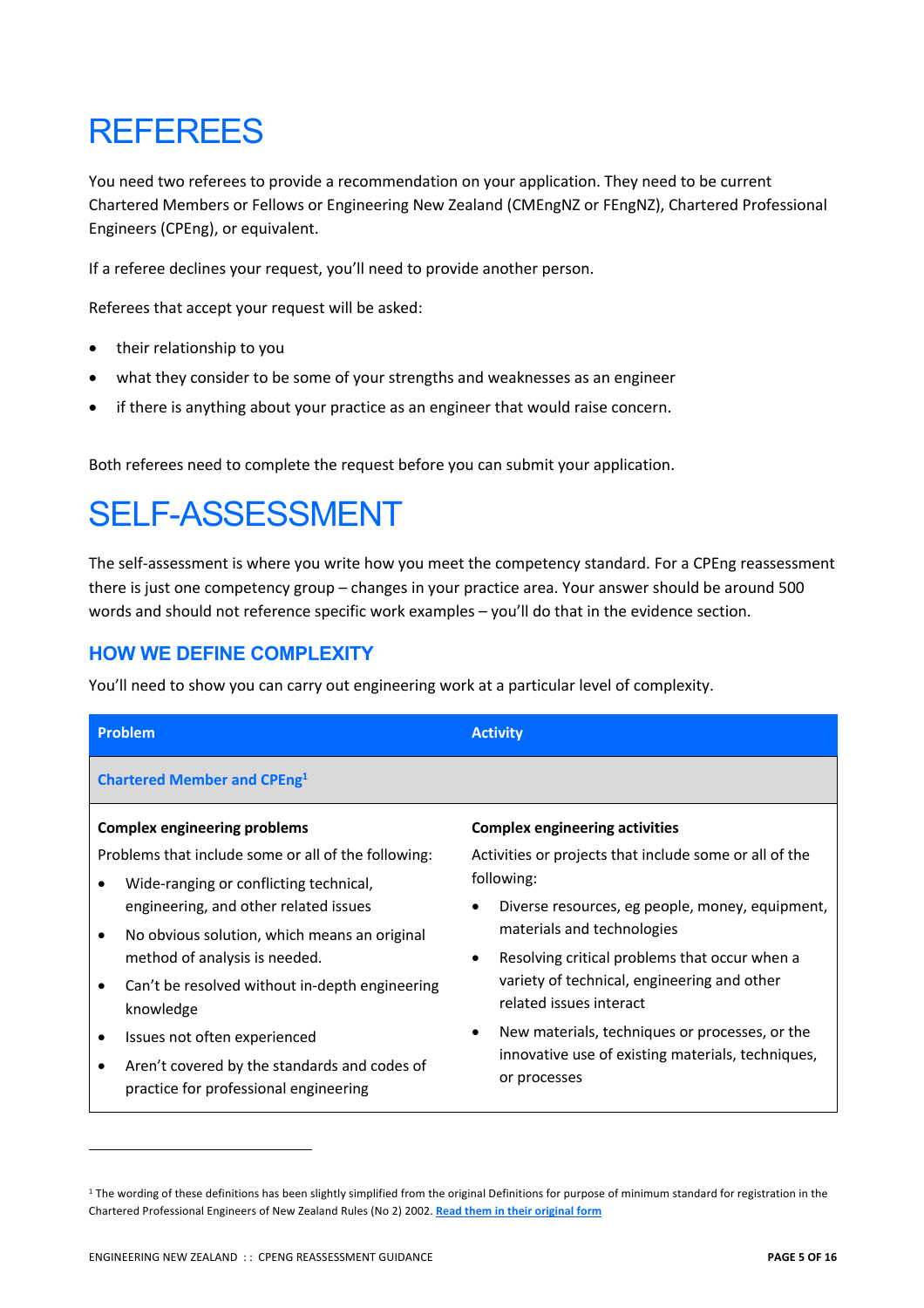- Diverse groups of stakeholders with a wide range Significant consequences in a range of contexts of needs
	-
- Significant consequences in a range of contexts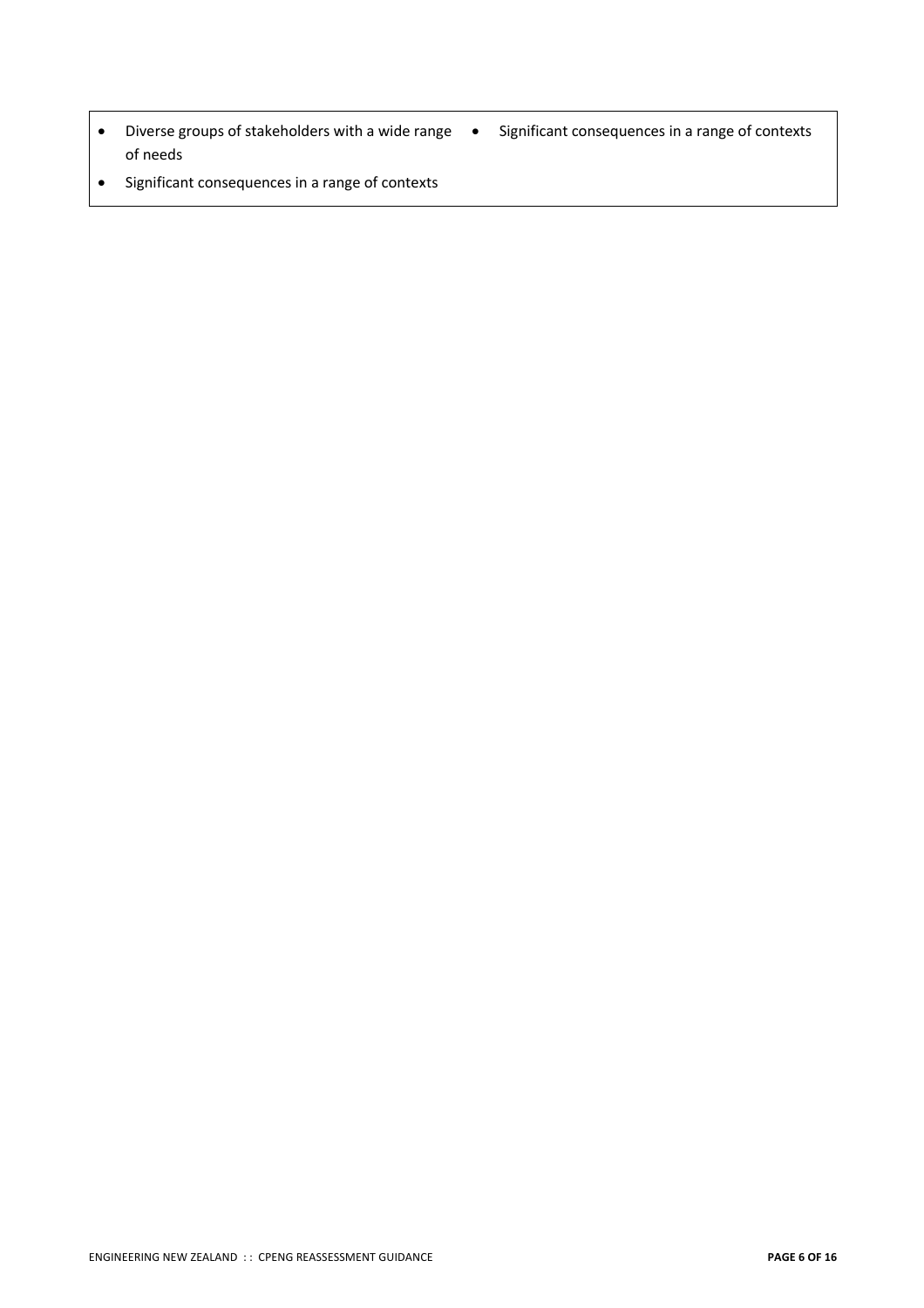# **EVIDENCE**

Attach evidence which supports your responses in the self-assessment and reflects your practice area description. You should attach two records for a CPEng reassessment.

You'll be able to choose from your existing work and CPD records, or add new ones. For each record you choose, you'll need to explain how that record supports your assessment application. Your explanation should discuss how it shows your current competence as an engineer. You should aim to write 500–750 words for each record.

You also need to attach files at this stage to your records as sample evidence. These could include drawings, project plans, calculations etc. You can upload PNG, XLSX, PDF, JPG, JPEG and SNOTE file types under 42MB.

Make sure you guide assessors on where to find evidence of this information in your attached files. This could be page numbers, sections or particular file names.

#### **Professional Engineer competencies**

- Describe how you applied your engineering knowledge, eg engineering principles, local codes, standards or regulations, new knowledge, practices or technologies.
- Manage engineering work including how safety, sustainability and quality contribute to the final outcome. For this group you need to show evidence of complex engineering activities.
- Professional acumen that include dealing with an ethical dilemma; understanding and working within the limits of your competence; taking into account social, cultural or environmental factors; and communicating effectively with others.
- Design/develop technical solutions. For this group you need to show evidence of complex engineering problems.

# APPLICATION STATUS

**Started:** you're compiling your assessment application

**Payment pending:** awaiting payment by credit card or invoice

**Submitted:** with our team for checking and validation

**Editing:** additional information required before being passed to an assessment panel

**Assessors being assigned:** we're finding your assessment panel

**Assessment in progress:** your assessment is being reviewed by the panel

**Pending Board:** waiting for a Competency Assessment Board to be available

**Board assigned:** Competency Assessment Board has been assigned

**Complete:** outcome of assessment finalised and shared with you

**Withdrawn:** application has been withdrawn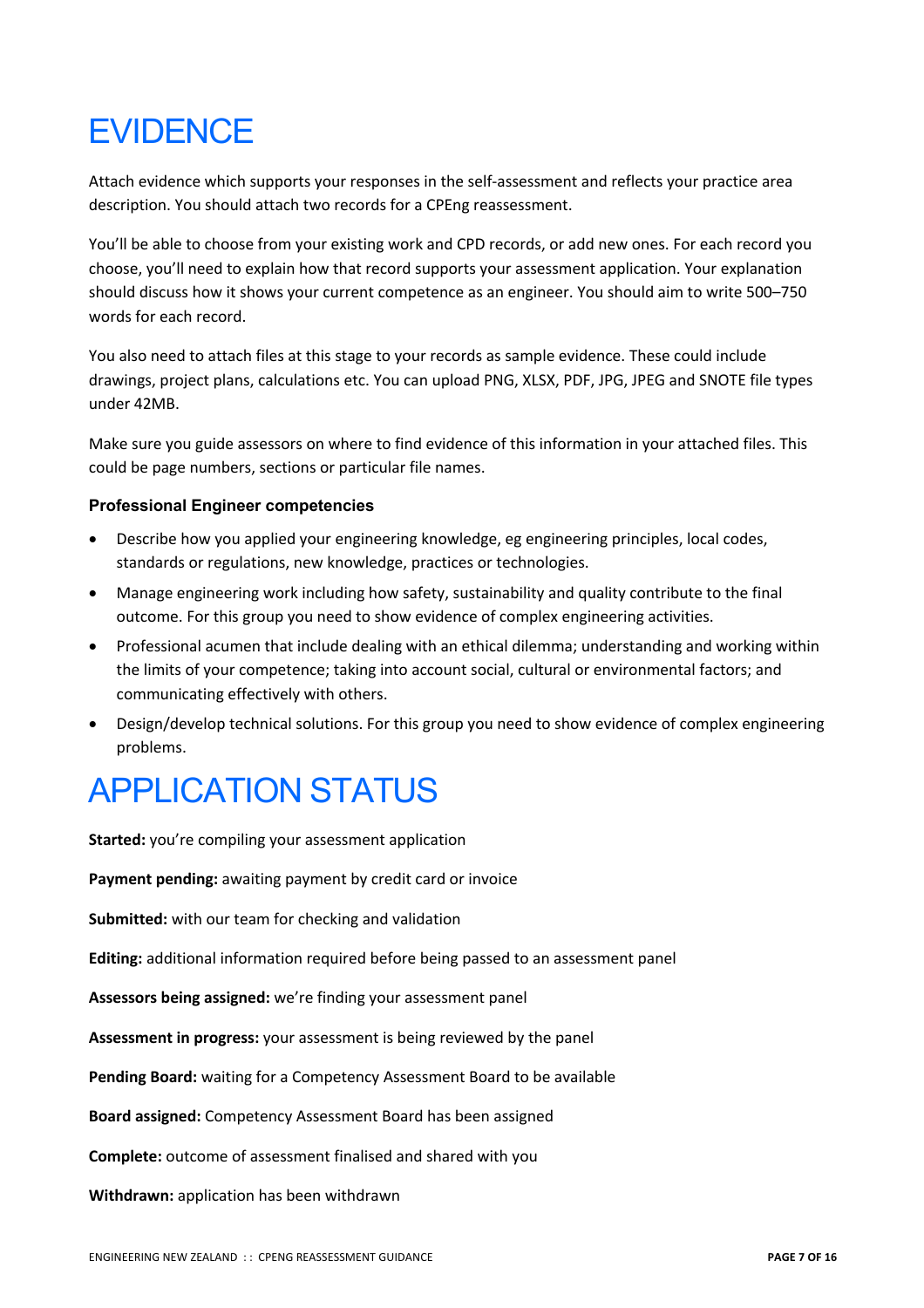# COMMON TERMS

**Assessment criteria:** the standard we use to assess engineers on their competence.

**Assessment panel:** usually made up of a Lead Assessor and a Practice Area Assessor, the panel evaluates reviews your assessment application, before providing recommendations to the Competency Assessment Board.

**Chartered Assessment:** evaluates if you meet the competence standard to become Chartered, either as a Chartered Member (CMEngNZ) of Engineering New Zealand or a Chartered Professional Engineer (CPEng).

**Chartered Membership:** the Engineering New Zealand class of membership for engineering professionals who have demonstrated their engineering competence to an internationally-recognised benchmark.

**Chartered Professional Engineer (CPEng):** solves complex engineering problems and activities, which requires applying specialist engineering knowledge and first principles to their work.

**Competence Assessment Advisor:** a member of the Engineering New Zealand team assigned to your application and your main point of contact once you submit your application for validation.

**Competency Assessment Board (CAB):** the group of senior engineers that accepts or rejects recommendations made by the assessment panel.

**Complexity:** one of the key ways we differentiate between the competence registers.

**CPD record:** information about the continuing professional development activities you've done to maintain currency as an engineer.

**CPEng reassessment:** evaluates if you have maintained current competence to meet the Chartered Professional Engineer standard.

**Educational accord:** an agreement that benchmarks educational standards. If you hold an Accordaccredited qualification, you'll benefit from mutual recognition of your qualification between signatory countries.

**Engineering Professional:** deals with complex engineering problems and activities requiring the application of specialist engineering knowledge and work from first principles.

**Lead Assessor:** Chartered Engineer in charge of managing the assessment process.

**Practice area:** a combination of the area in which you hold specialised engineering knowledge and the nature of the activities you perform. These may change over the course of your career but your competence will be assessed for your current area of engineering practice.

**Practice Area Assessor:** the volunteer technical expert on your assessment panel who has knowledge in an area of engineering relevant to your own practice area/field.

**Practice field:** indicates the nature of your engineering work.

**Recognised external authorities:** overseas engineering registration authorities that are signatories of International Engineering Agreements.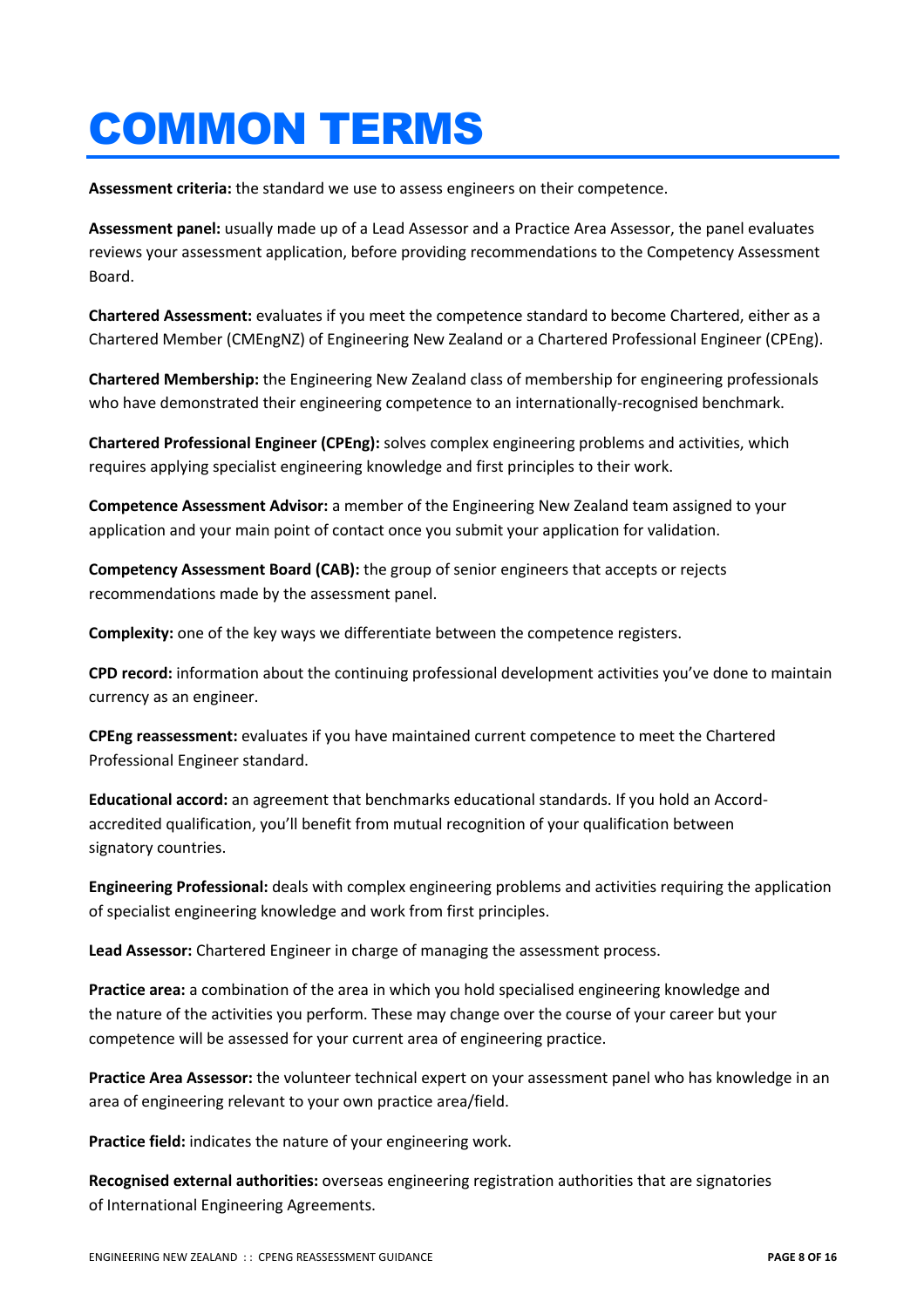**Sample evidence:** documents you include in your Work Record to provide evidence of your personal involvement in a project or activity.

**Washington Accord:** the agreement for the international recognition of engineering qualifications.

**Work record:** information about the projects or activities you've carried out in your engineering work, used in competence assessments to demonstrate the practical application of your engineering knowledge and skills.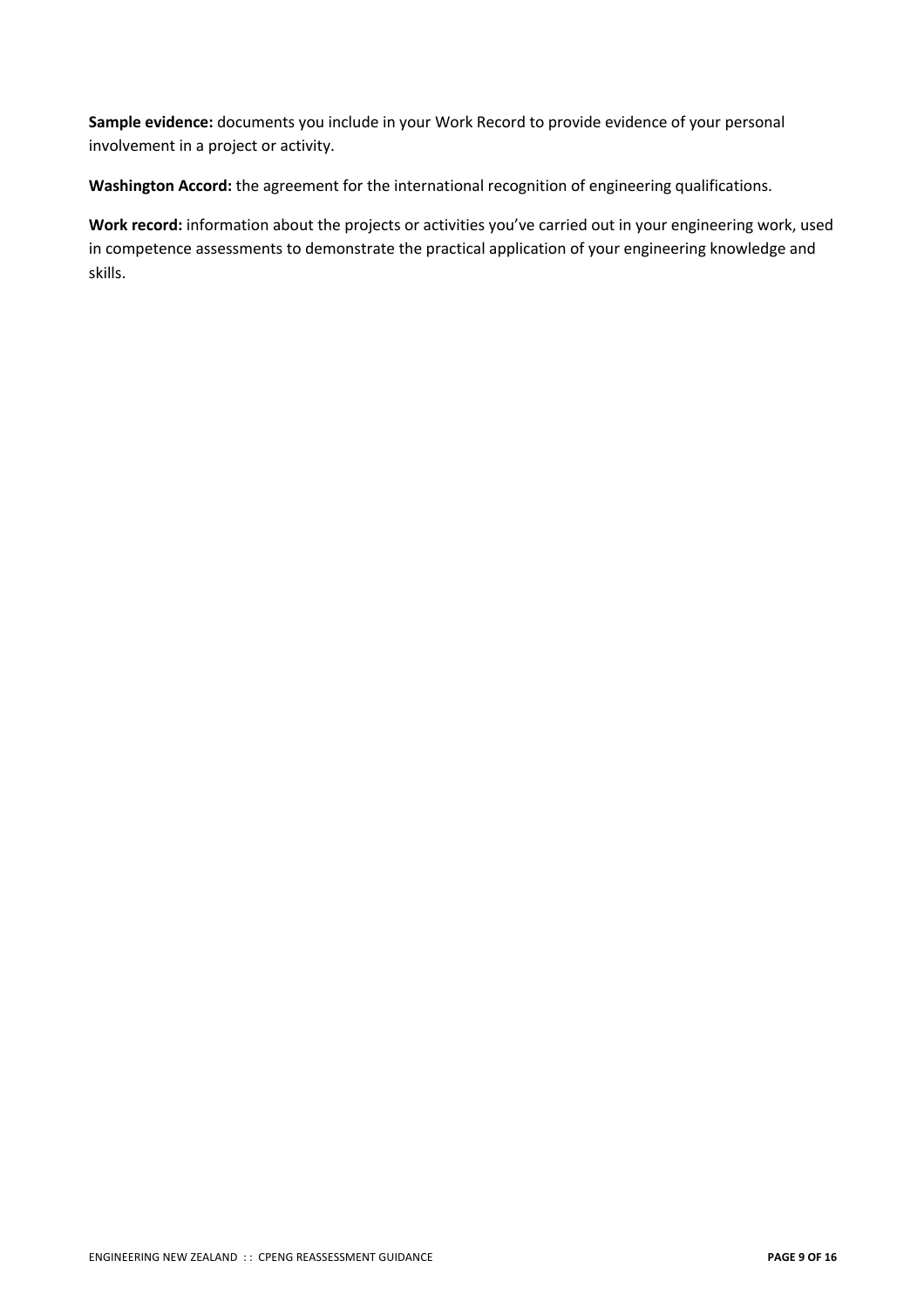# FREQUENTLY ASKED QUESTIONS

#### **What's the difference between Chartered Membership and Chartered Professional Engineer registration (CPEng)?**

Chartered Members belong to Engineering New Zealand and get all the perks of being part of our community. CPEng is different from membership and is a registration under the CPEng Act 2002.

CPEng is only open to professional engineers, who must demonstrate an ability to deal with complex engineering problems and activities. Chartered Membership is also available to professional engineers, but additional categories provide recognition for engineering technologists, engineering technicians and engineering geologists.

Both require a similar assessment. The competence standard for both are effectively the same, but CPEng registration requires evidence of New Zealand-specific good practice and reassessment at least once every 6 years. This makes Chartered Membership more accessible for engineers practising overseas, and provides direct entry for engineers who have been assessed in an equivalent overseas jurisdiction, eg CEng (UK) or CPEng (Australia). Chartered Membership isn't reassessed because you'll be doing ongoing professional development to stay current.

Both CPEng and Chartered Membership are underpinned by the same Code of Ethical Conduct and a fair, robust and proportionate complaints and disciplinary process.

#### **How many hours of professional development activity do I need to do each year?**

You need to complete 40 hours of continuing professional development (CPD) each year to demonstrate you're actively keeping your engineering knowledge and skills up to date. For your assessment you'll need to have provided the last six years of CPD records.

#### **I can't attach any documents because my work is highly confidential/the property of my employer. What should I do?**

We take confidentiality seriously and have put processes in place to protect your application.

- Engineering New Zealand assessors sign a confidentiality agreement prohibiting them from disclosing any aspect of your assessment to anyone except the relevant Practice Area Assessors, Knowledge Assessors, Competency Assessment Board members or Engineering New Zealand staff.
- We accept Work Record files that have been redacted to protect confidential information.
- You'll be given the opportunity to review who we've assigned to your assessment panel. If you have any concerns, we'll be happy to assign an alternative panel member.

#### **What if I don't have any files to attach to my work records?**

Because our competence assessments are evidence-based, you need to provide files as evidence of your experience. Email correspondence can be used as evidence.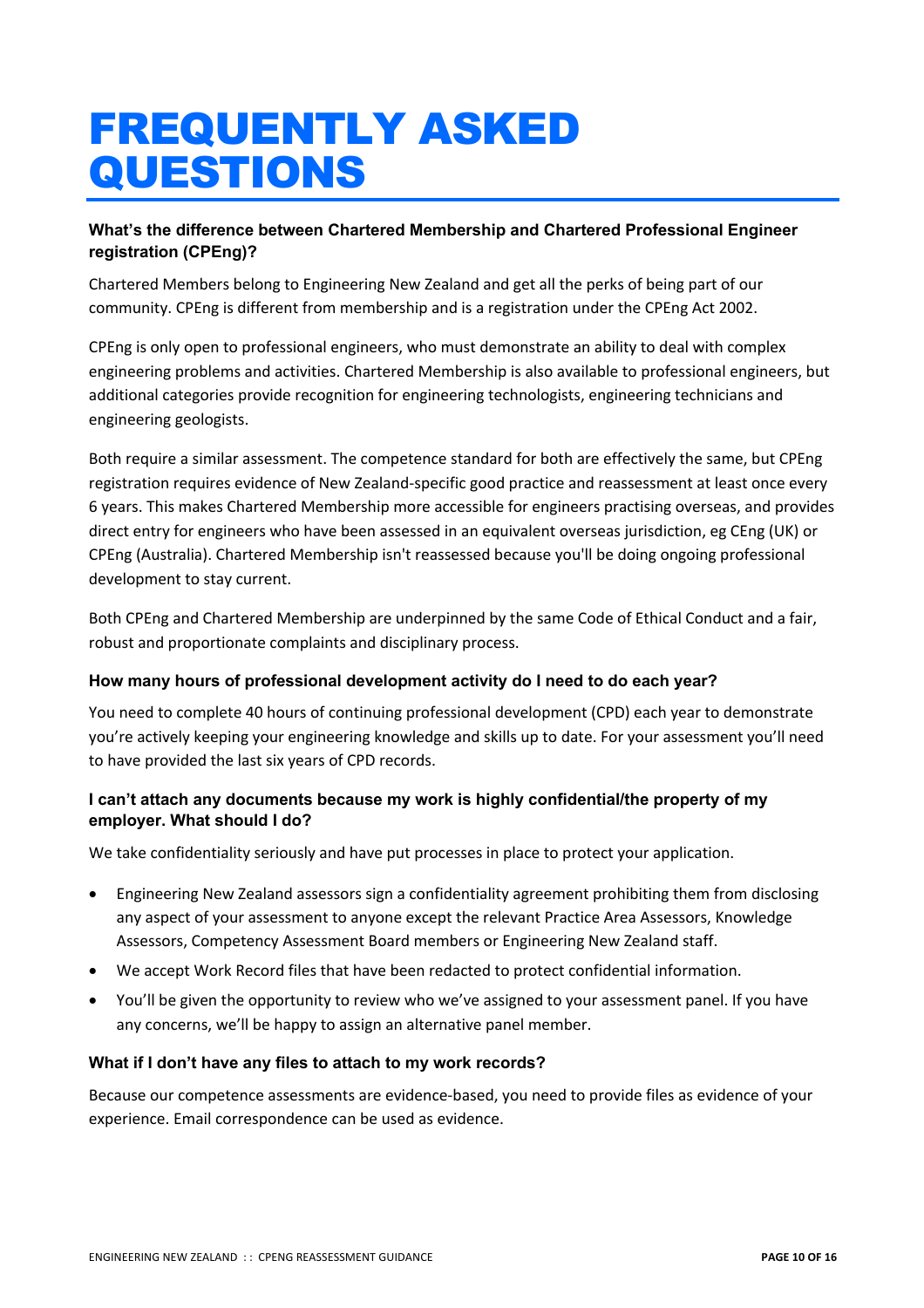#### **How many evidence files can I attach?**

Our general guidance is quality over quantity. One to four files are usually enough to provide sufficient evidence of your work. Give your assessors only the relevant information and be specific about where your evidence is in the Work Record files. For example, specify page numbers, sections, calculations, photograph titles, chart details etc.

#### **When am I due to submit my CPEng reassessment? Can I extend the due date?**

You'll receive a reminder email three to six months before your CPEng reassessment is due. If you don't hear from us, get in touch and we'll confirm the date. Extensions are determined on a case by case basis, and are only available within the calendar year of your CPEng reassessment being due.

#### **How much does CPEng reassessment cost?**

The fee for CPEng reassessment is included in your annual registration fee.

#### **What's expected of me when I meet with the panel to discuss my application?**

The meeting is a professional conversation and is your chance to show you have a clear understanding of the work you're presenting. The Practice Area Assessor will ask you questions about the evidence you submitted in your application to verify your technical expertise. You can prepare by reviewing your application and being confident about the work you are presenting.

#### **I don't have two referees that meet the criteria. Can I still apply?**

Your referees need to be current Chartered Members or Fellows or Engineering New Zealand (CMEngNZ or FEngNZ), Chartered Professional Engineers (CPEng), or equivalent. They don't have to be in your practice field. If you're struggling to find referees, try attending Engineering New Zealand events and branch meetings and start networking now.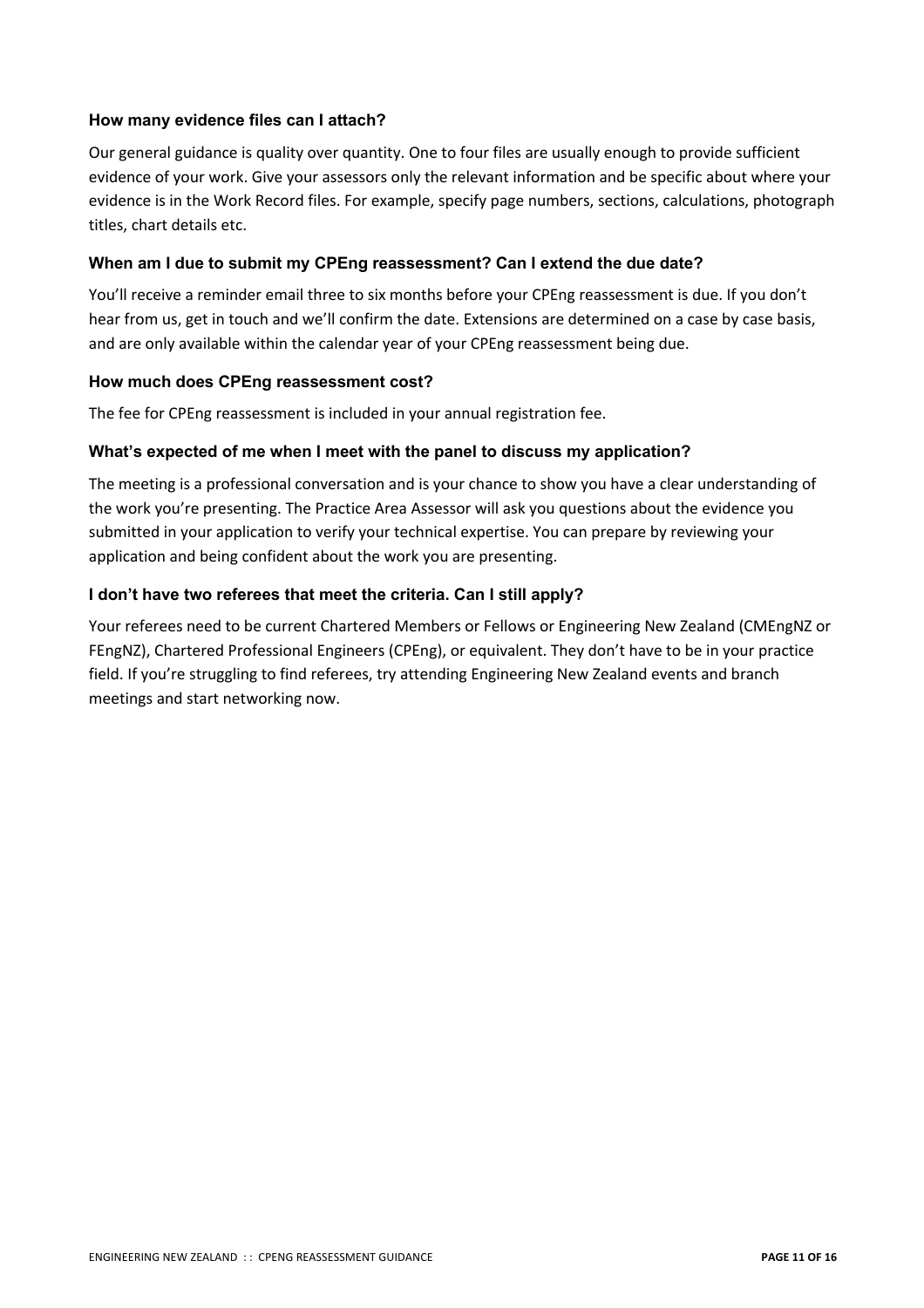# APPENDIX A: PRACTICE FIELD DESCRIPTIONS

Engineering practice fields are loosely defined terms and are used as an indication of the nature of engineering work carried out by engineers in a certain field.

# **AEROSPACE ENGINEERING**

Aerospace engineering is the design, development, and production of aircraft (aeronautical engineering), spacecraft (astronautical engineering) and related systems. Aerospace engineers may specialise in aerodynamics, avionics, structures, control systems or propulsion systems. It may involve planning maintenance programmes, designing repairs and modifications and exercising strict safety and quality controls to ensure airworthy operations.

# **BIOENGINEERING**

Bioengineering draws heavily on the Chemical engineering discipline and involves the engineered development of raw materials to produce higher value products, using biological systems (biological catalysts). The description also encompasses the general application of engineering to biological systems to develop new products or solve problems in existing production processes. As examples, bioengineers are found in medical research, genetic science, fermentation industries and industries treating biological wastes.

# **BUILDING SERVICES**

Building Services engineering is the application of mechanical or electrical engineering principles, and an understanding of building structure, to enhance all aspects of the built environment from air conditioning and mechanical ventilation, electrical light and power, fire services (e.g. sprinklers and alarms), water and waste services, data and communications, security and access control, vertical transportation, acoustics and energy management.

# **CHEMICAL ENGINEERING**

Chemical engineering is concerned with the ways in which raw materials are changed into useful and commercial end products such as food, petrol, plastics, paints, paper, ceramics, minerals and metals. Often these processes are carried out at large scale plants. Research of raw materials and their properties, design and development of equipment and the evaluation of operating processes are all part of chemical engineering.

# **CIVIL ENGINEERING**

Civil engineering is a broad field of engineering concerned with the, design, construction, operation and maintenance of structures (buildings, bridges, dams, ports) and infrastructure assets (road, rail, water, sewerage). The Civil engineering discipline underpins several engineering fields such as Structural, Mining, Geotechnical and Transportation engineering, in which civil engineers often specialise. General Civil engineers are likely to be competent to undertake work that relates to one or more of these areas.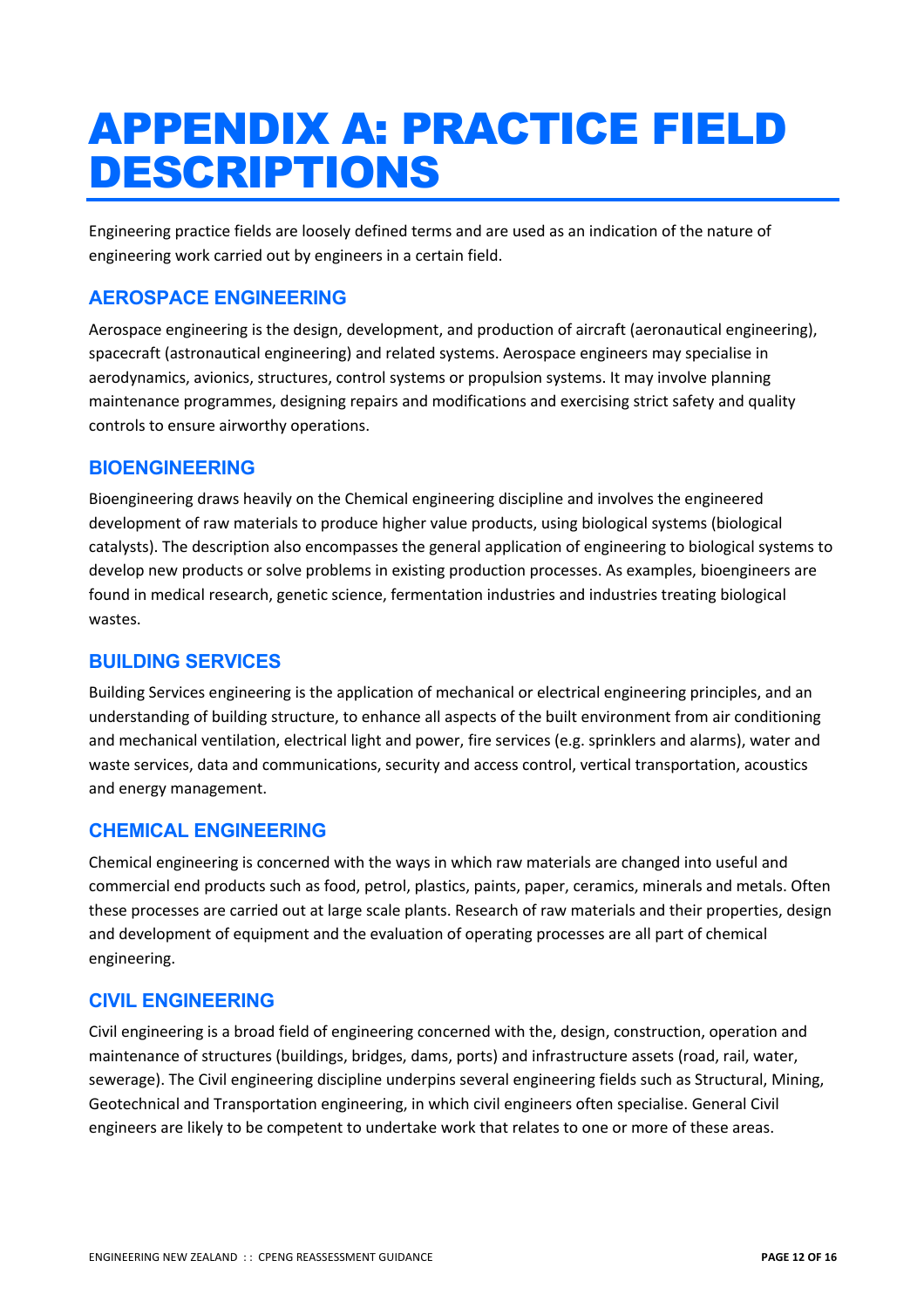# **ELECTRICAL ENGINEERING**

Electrical engineering is the field of engineering which deals with the practical application of electricity. It deals with the aspects of planning, design, operation and maintenance of electricity generation and distribution, and use of electricity as a source of energy within major buildings, industrial processing complexes, facilities and transport systems. It includes the associated networks and the equipment involved such as switchboards, cabling, overhead lines/catenaries, earthing, control and instrumentation systems.

Areas of specialisation within the wider electrical engineering discipline, such as electronics and telecommunications are usually concerned with using electricity to transmit information rather than energy. For this reason, electronics and radiocommunications/telecommunications are captured under the field of Information engineering.

#### **ENGINEERING ACADEMIC**

The Academic practice field is defined for engineering academic staff members from tertiary education including engineering researchers.

In tertiary education, academic staff members may be involved in engineering activities in various roles, from building engineering prototypes, to contributing to knowledge in engineering. Engineering academic staff members may not be directly involved in the engineering design process but undertaking cutting edge engineering research to lead and enhance engineering activities. Examples of work samples of engineering academic staff members may be their authored quality assurance publications in engineering disciplines, and/or their authored quality assurance engineering reports at NZQA level 7, 8, 9 or 10 (gradate or postgraduate level). Academic staff members who are teaching an engineering programme without quality assurance publications in engineering disciplines or quality assurance engineering reports, may not qualify for academic practice field.

# **ENGINEERING MANAGEMENT**

Engineering Management is a field of practice where engineers from any technical engineering background exercise engineering judgement in making decisions on the application and optimisation of physical, human and financial resources to achieve engineering outcomes in related processes or business activities. Engineering Managers may not be directly involved in the engineering design process.

**General management** – where engineering knowledge is of benefit or essential and covering many engineering disciplines.

- Qualifies as Management practice field.
- Example: Chief Executive or Director of an engineering or construction company.

**Engineering management** of a multi-disciplinary team where engineering knowledge is essential but specific discipline knowledge is not essential.

- Qualifies as Management practice field.
- Example: Engineering manager of a local authority or manufacturing company. A judgement may be necessary, but err towards including the management field – the candidate is appropriate for both management and discipline fields. *(Note: an example grey area is the general manager of a lines company where electrical engineering knowledge may be essential for the role).*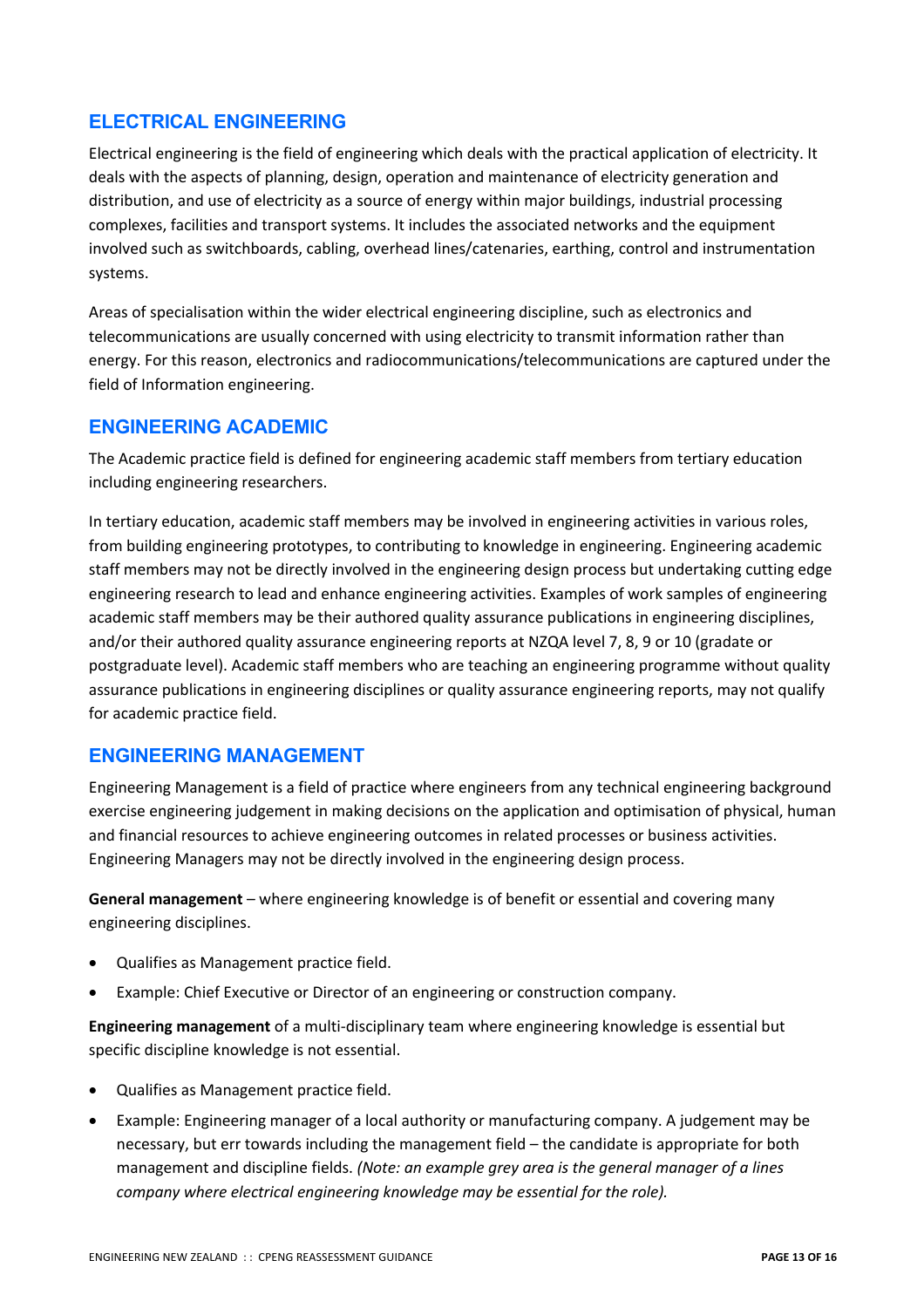**Management or leadership of a team**, however large, where the candidate must have engineering knowledge to do the job competently. This management is part of the skills and knowledge of the discipline.

- Would not normally qualify as Management practice field.
- Example: Chief structural engineer of a large consultancy or compliance authority. A judgement may be necessary but err towards including the management field if management activities are beginning to dominate – the candidate may be appropriate for both management and discipline fields.

**Part time management of a small practice or branch** of a consulting practice managing budgets and staff and clients while carrying out frontline engineering or being the responsible person signing off compliance certificates.

• Would not normally qualify for the Management practice field, as a certain amount of management is part of the engineering function, and is 'business as usual' for an engineer in this situation. *(Note: Grey area accepted as to the boundary between 'business as usual' and the management becoming dominant. As an acid test, ask "could they give up their discipline practice field?". If not, then Management should not apply. If so, then in theory they need to go through a full review to justify the change in practice field/area description. A balanced decision may lead to having the two practice fields).*

**Full time engineering role** where the applicant claims that they "do management", as well as advising clients, planning other workloads, training staff etc.

• Would not qualify for the Management practice field, as management is part of their normal engineering activity. This includes project management, unless it is dominant, in which case the practice field is still their engineering knowledge (discipline), and project management is written into the practice area description (ie they use their discipline skills to do project management).

# **ENVIRONMENTAL ENGINEERING**

Environmental engineering draws on the Civil and Chemical engineering disciplines to provide healthy water, air and land to enhance human habitation. Environmental engineers devise, implement and manage solutions to protect and restore the environment, within an overall framework of sustainable development. The role of the environmental engineer embraces all of the air, water and soil environments, and the interactions between them.

# **FIRE ENGINEERING**

Fire engineering draws on knowledge from the range of engineering disciplines to minimise the risk from fire to health and safety and damage to property through careful design and construction. It requires an understanding of the behaviour of fires and smoke, the behaviour of people exposed to fires and the performance of burning materials and structures, as well as the impact of fire protection systems including detection, alarm and extinguishing systems.

# **GEOTECHNICAL ENGINEERING**

Geotechnical engineering involves application of knowledge of earth materials in the design of structures, such as foundations, retaining walls, tunnels, dams and embankments. Geotechnical engineers assess the properties and performance of earth materials such as their stability and strength, and the impact of groundwater.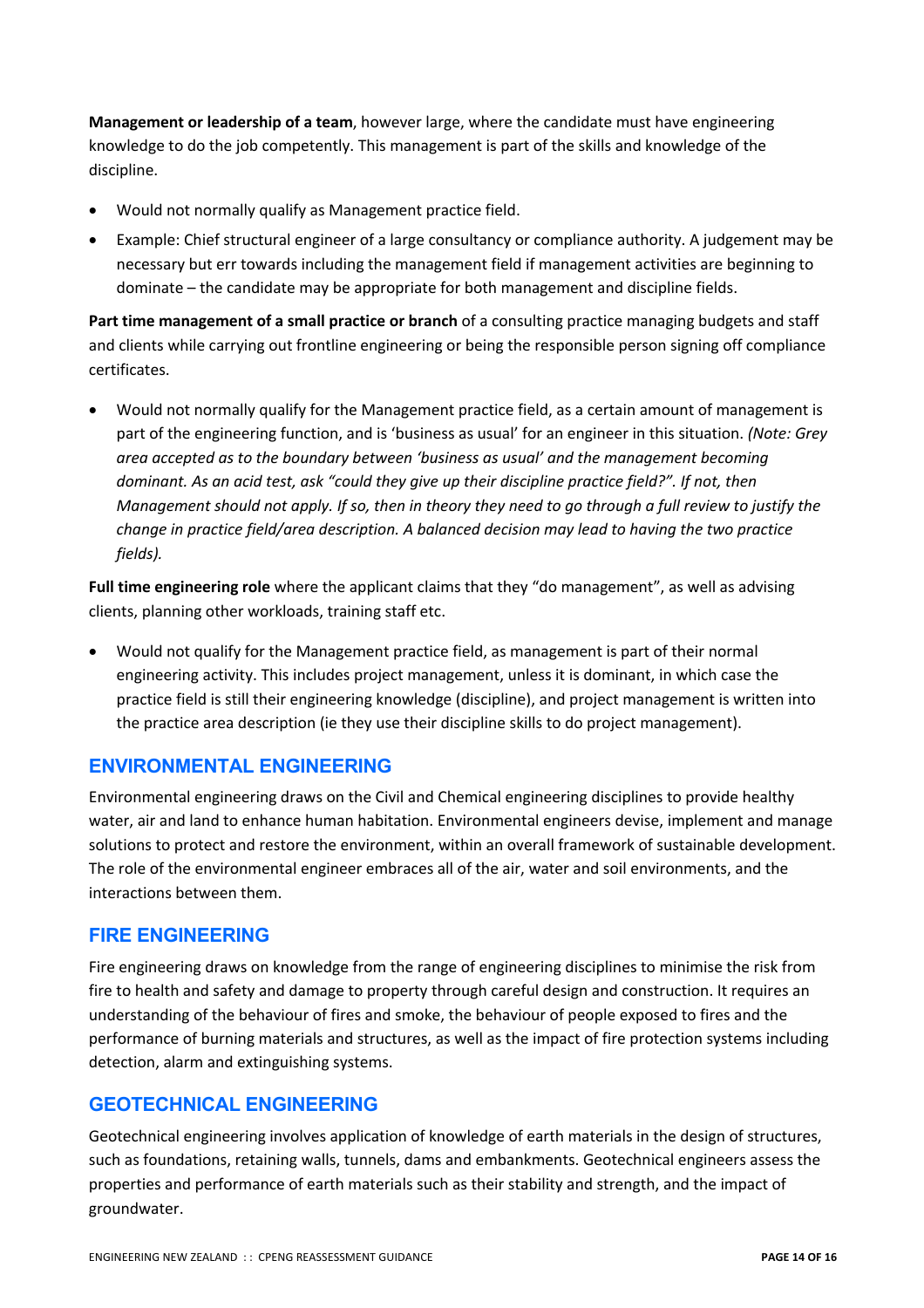# **INDUSTRIAL ENGINEERING**

Industrial engineering is the application of mechanical and electrical engineering principles to the design and operation of production equipment, production lines and production processes for the efficient production of industrial goods. Industrial engineers understand plant and procedural design, the management of materials and energy, and human factors associated with worker integration with systems. Industrial engineers increasingly draw on specialised knowledge of robotics, mechatronics, and artificial intelligence.

# **INFORMATION ENGINEERING**

Information engineering is based on the Electrical engineering discipline but also draws heavily from Computer Science. Three areas of further specialisation can be identified:

- 1. **Software engineering** the development and operation of software-intensive systems that capture, store and process data.
- 2. **Telecommunications engineering** the development and operation of systems that encode, transmit and decode data via cable systems (including fibre optics) and wireless systems (radiocommunications).
- 3. **Electronics engineering** the design, development and testing of electronic circuits and networks that use the electrical and electromagnetic properties of electronic components integrated circuits and microprocessors to sense, measure and control processes and systems.

# **MECHANICAL ENGINEERING**

Mechanical engineering involves the design, manufacture and maintenance of mechanical systems. Mechanical engineers work across a range of industries and are involved with the design and manufacture of a range of machines or mechanical systems, typically applying principles of hydraulics (fluid control), pneumatics (air pressure control) or thermodynamics (heat energy transfer). Mechanical engineers may specialise in the Building Services or Industrial engineering field.

# **MECHATRONICS ENGINEERING**

Integrates specialist knowledge in mechanics, electronics and computer systems to design and develop integrated automated systems, such as chassis-stabilising systems, anti-lock brakes, engine control units, disk drives, cameras, service and surgical robots and medical devices. Often these systems are largely mechanical in nature but could not function without their essential electronic and computer control system components.

# **MINING ENGINEERING**

Mining engineering involves extracting and processing minerals from the earth. This may involve investigations, design, construction and operation of mining, extraction and processing facilities.

# **PETROLEUM ENGINEERING**

Petroleum engineering is a field of engineering relating to oil and gas exploration and production. Petroleum engineers typically combine knowledge of geology and earth sciences with specialised Chemical engineering skills, but may also draw on Mechanical engineering expertise to design extraction and production methods and equipment. Petroleum engineering activities are divided into two broad categories: